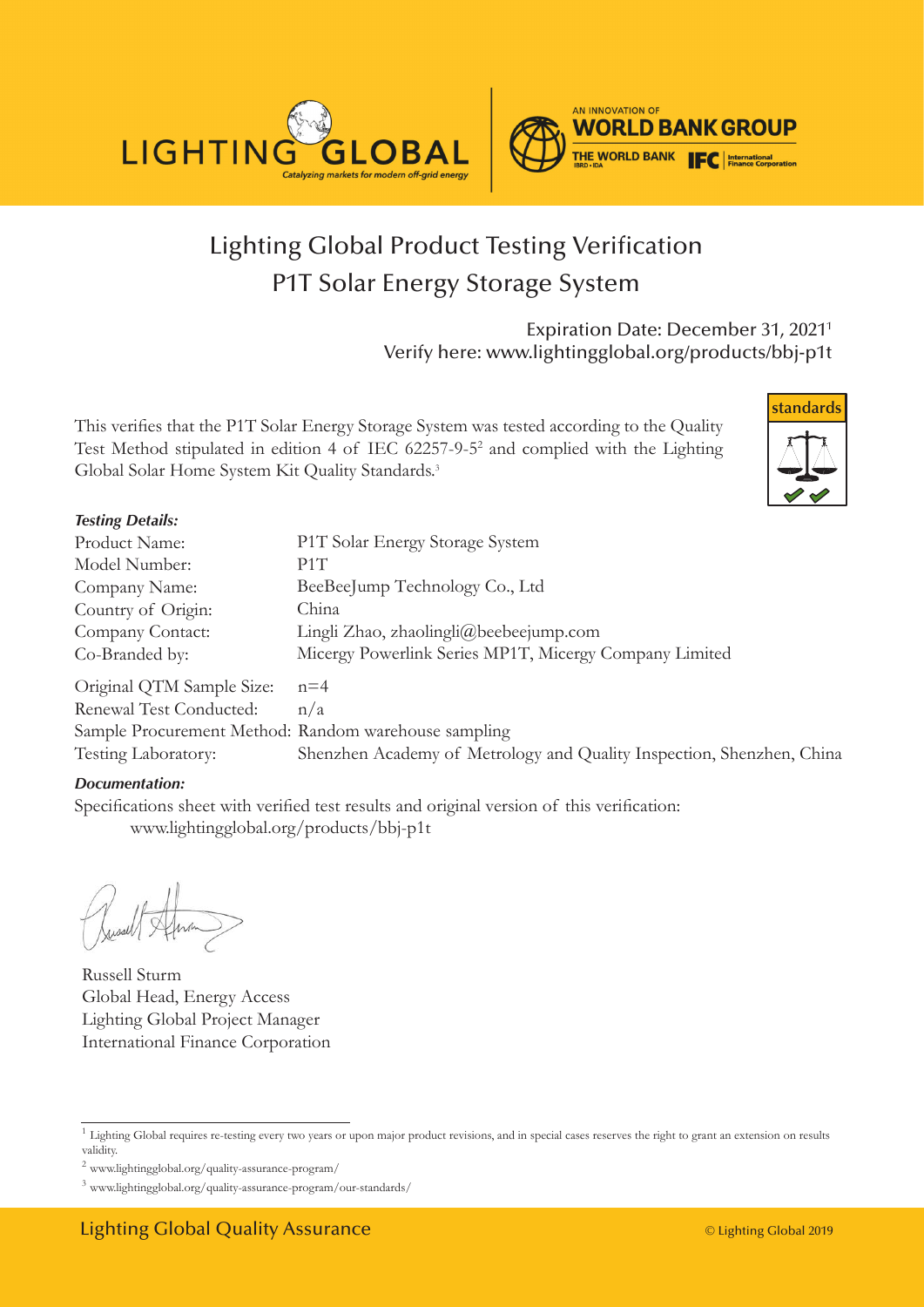## Type Approval P1T Solar Energy Storage System

### Verify here: www.lightingglobal.org/products/bbj-p1t

| Category                           | <b>Quality Standard</b>                                                                                                                                                                                                                                                                                                                                                                                                                                                                                                                                  | Verdict |
|------------------------------------|----------------------------------------------------------------------------------------------------------------------------------------------------------------------------------------------------------------------------------------------------------------------------------------------------------------------------------------------------------------------------------------------------------------------------------------------------------------------------------------------------------------------------------------------------------|---------|
| Truth In Advertising               | Manufacturer, Product Name and Model Number accurately<br>specified                                                                                                                                                                                                                                                                                                                                                                                                                                                                                      | Pass    |
|                                    | Performance and Component Ratings accurately specified.<br>Any description of the product that appears on the<br>packaging, inside the package and in any media shall be<br>truthful and accurate. No statements mislead buyers or end<br>users about the utility of the product. Numeric ratings deviate<br>no more than 15% from actual performance (note that it<br>is acceptable for actual performance to exceed advertised<br>performance).                                                                                                        | Pass    |
|                                    | Port voltage and current specifications, if provided, are<br>accurate. Included appliances function when connected to<br>ports. Power output of ports is sufficient to power appliances<br>that are advertised but not included. Ports that are intended<br>for a function other than providing power, such as data ports,<br>are not required to meet this standard.                                                                                                                                                                                    | Pass    |
| Lumen Maintenance                  | Average relative light output $\geq 90\%$ of initial light output at<br>2,000 hours with only one sample allowed to fall below 85%<br>OR All 4 samples maintain $\geq$ 95% of initial light output at<br>$1,000$ hours                                                                                                                                                                                                                                                                                                                                   | Pass    |
| Circuit and Overload<br>Protection | Products include a current limiting mechanism to prevent<br>irreversible damage to the system. The mechanism is easily<br>resettable or replaceable by the user, or automatically resets.<br>If replaceable fuses are used for circuit protection, sizes are<br>labeled on the product and listed in the user manual, and,<br>if fuses are replaceable by the user, at least one spare fuse<br>is included with the product. Included appliances are not<br>required to meet this standard unless they have ports that are<br>intended to provide power. | Pass    |
| <b>AC-DC Charger Safety</b>        | Any included AC-DC charger carries approval from a<br>recognized consumer electronics safety regulator                                                                                                                                                                                                                                                                                                                                                                                                                                                   | n/a     |
| Wiring and Connector<br>Safety     | Wires, cables and connectors are appropriately sized for the<br>expected current and voltage.                                                                                                                                                                                                                                                                                                                                                                                                                                                            | Pass    |
| Hazardous<br>Substances Ban        | No battery contains cadmium or mercury at levels greater<br>than trace amounts                                                                                                                                                                                                                                                                                                                                                                                                                                                                           | Pass    |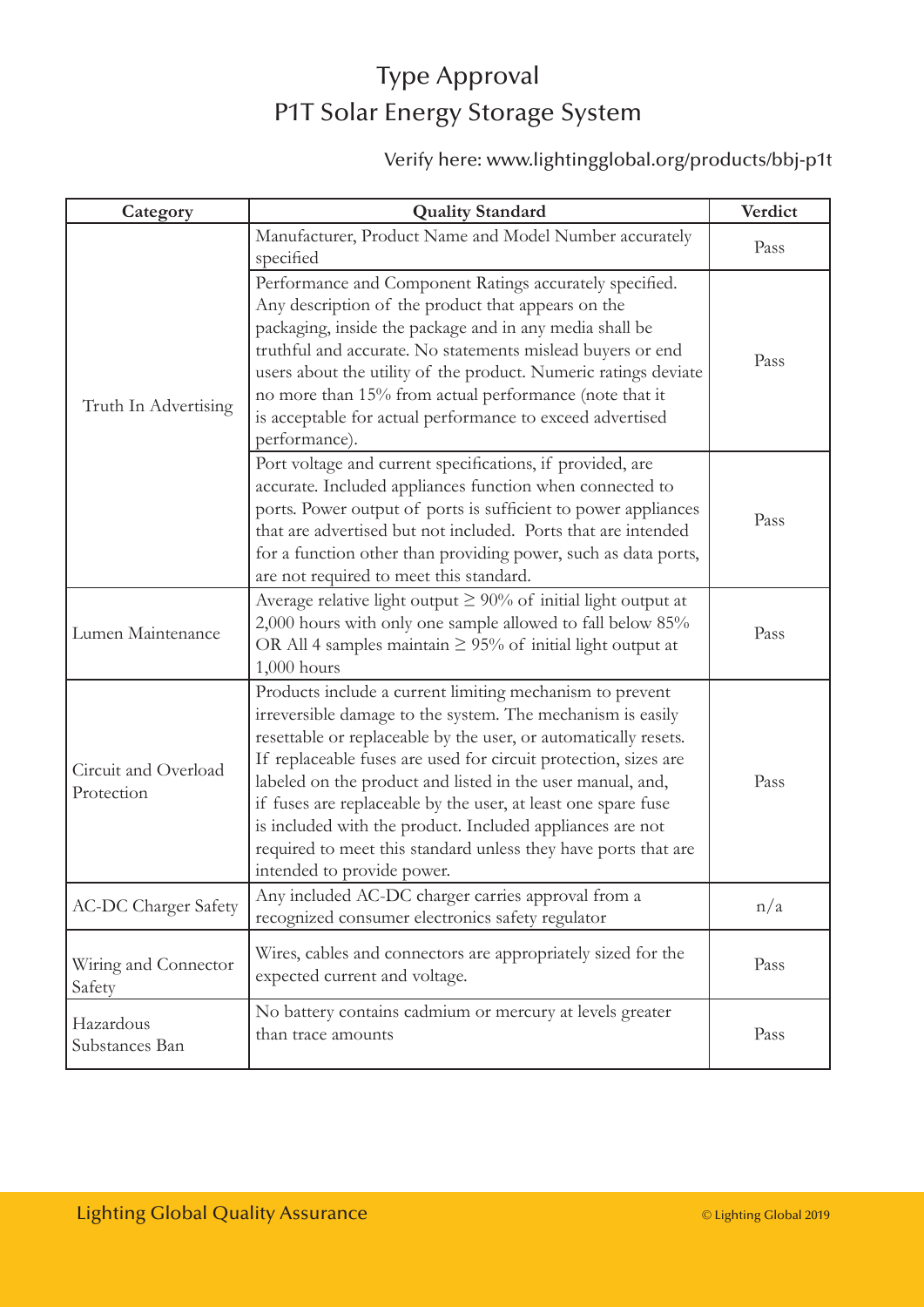### Type Approval Continued P1T Solar Energy Storage System

### Verify here: www.lightingglobal.org/products/bbj-p1t

| Category                                   | <b>Quality Standard</b>                                                                                                                                                                                                                                                                                                                                                                                                                                         | Verdict |
|--------------------------------------------|-----------------------------------------------------------------------------------------------------------------------------------------------------------------------------------------------------------------------------------------------------------------------------------------------------------------------------------------------------------------------------------------------------------------------------------------------------------------|---------|
| <b>Battery Protection</b>                  | Protected by an appropriate charge controller that prolongs<br>battery life and protects the safety of the user.<br>4 samples must meet the requirements outlined in Lighting<br>Global Quality Standards.<br>Lithium batteries carry IEC 62281, IEC 62133-2, UL 1642<br>or UN 38.3 certification and have overcharge protection for<br>individual cells or sets of parallel-connected cells. Batteries of<br>included appliances must also meet this standard. | Pass    |
| <b>Battery Durability</b>                  | The average capacity loss of 4 samples does not exceed 25%<br>and only one sample may have a capacity loss greater than<br>35% following the battery durability storage test as defined in<br>IEC/TS 62257-9-5 Annex BB                                                                                                                                                                                                                                         | Pass    |
| PV Overvoltage<br>Protection               | If the battery is disconnected or isolated, the system must not<br>be damaged and the load terminals shall maintain a voltage<br>that is safe for their intended uses.                                                                                                                                                                                                                                                                                          | Pass    |
| Miswiring Protection                       | The user interface is designed to minimize the likelihood<br>of making improper connections. If improper or reversed<br>connections can easily be made, they cause no damage to the<br>system or harm to the user.                                                                                                                                                                                                                                              | Pass    |
| Physical Ingress<br>Protection             | IP2X for all products, IP3X (or $2X +$ circuit protection) for<br>PV modules, IP5X for fixed outdoor products                                                                                                                                                                                                                                                                                                                                                   | Pass    |
| Water Ingress<br>Protection                | Degree of protection required is based on product type:<br>Fixed separate (indoor): No protection required<br>Portable separate: Occasional exposure to rain<br>Portable integrated: Frequent exposure to rain<br>Fixed integrated (outdoor): Permanent outdoor exposure<br>PV modules: Outdoor rooftop installation                                                                                                                                            | Pass    |
| Drop Test                                  | Fixed separate (indoor): No requirement<br>All other products: All samples are functional after drop test;<br>none result in dangerous failures.                                                                                                                                                                                                                                                                                                                | Pass    |
| Soldering and Elec-<br>tronics Workmanship | The system and any included appliances are rated "Good"<br>or Fair" for workmanship quality as defined in Annex F of<br>IEC/TS 62257-9-5. At most, one sample may fail to function<br>when initially evaluated.                                                                                                                                                                                                                                                 | Pass    |
| Mechanical Durability                      | 4 samples and included appliances are functional after Switch,<br>Connector, Gooseneck and Strain Relief tests; none result in<br>dangerous failures                                                                                                                                                                                                                                                                                                            | Pass    |
| Cable Specifications                       | Any outdoor cables must be outdoor-rated and UV resistant.                                                                                                                                                                                                                                                                                                                                                                                                      | Pass    |